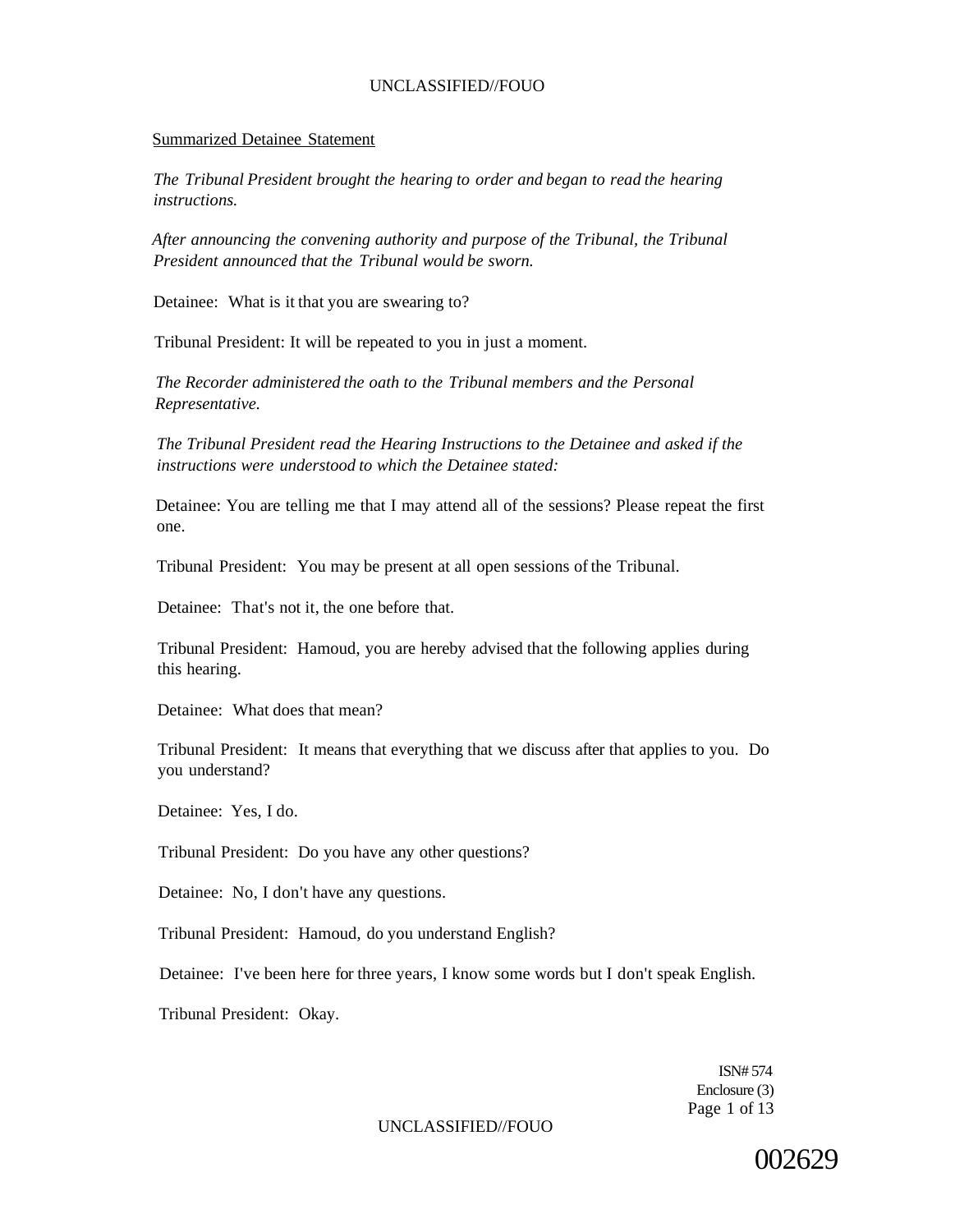*The Personal Representative presented the Detainee Election Form (Exhibit D-a) to the Tribunal.* 

Detainee: What is that form?

Tribunal President: I'll speak of the form in just a moment

Detainee: What are the contents of that form?

Tribunal President: Hamoud, this is a form that is presented by your Personal Representative that lets us know that you want to participate in the Tribunal, addresses all of the allegations against you, and states that you may wish to take a Muslim oath.

Detainee: If I swear, it has to be specific to the question.

Tribunal President: You will have the opportunity to respond to the allegations and that's what we would like for you to swear to.

Detainee: Yes, I will do that.

Tribunal President: Okay. This document also tells us that you don't have any documents or witnesses to present.

Detainee: That's right.

Tribunal President: Okay. This document will be a matter of record.

Detainee: No problem.

*The Recorder presented the Unclassified Summary of Evidence (Exhibit R-l) to the Tribunal.* 

*The Recorder presented Exhibit R-2 into evidence and gave a brief description of the contents of the Unclassified Summary of Evidence (Exhibit R-l).* 

*The Recorder confirmed that he had no further unclassified evidence and requested a closed Tribunal session to present classified evidence.* 

*The Tribunal President opened the Tribunal to the Detainee to make his statement with assistance of the Personal Representative.* 

Detainee: Yes, I would like to address the Tribunal and I would like to take it one point at a time.

> ISN# 574 Enclosure (3) Page 2 of 13

UNCLASSIFIED//FOUO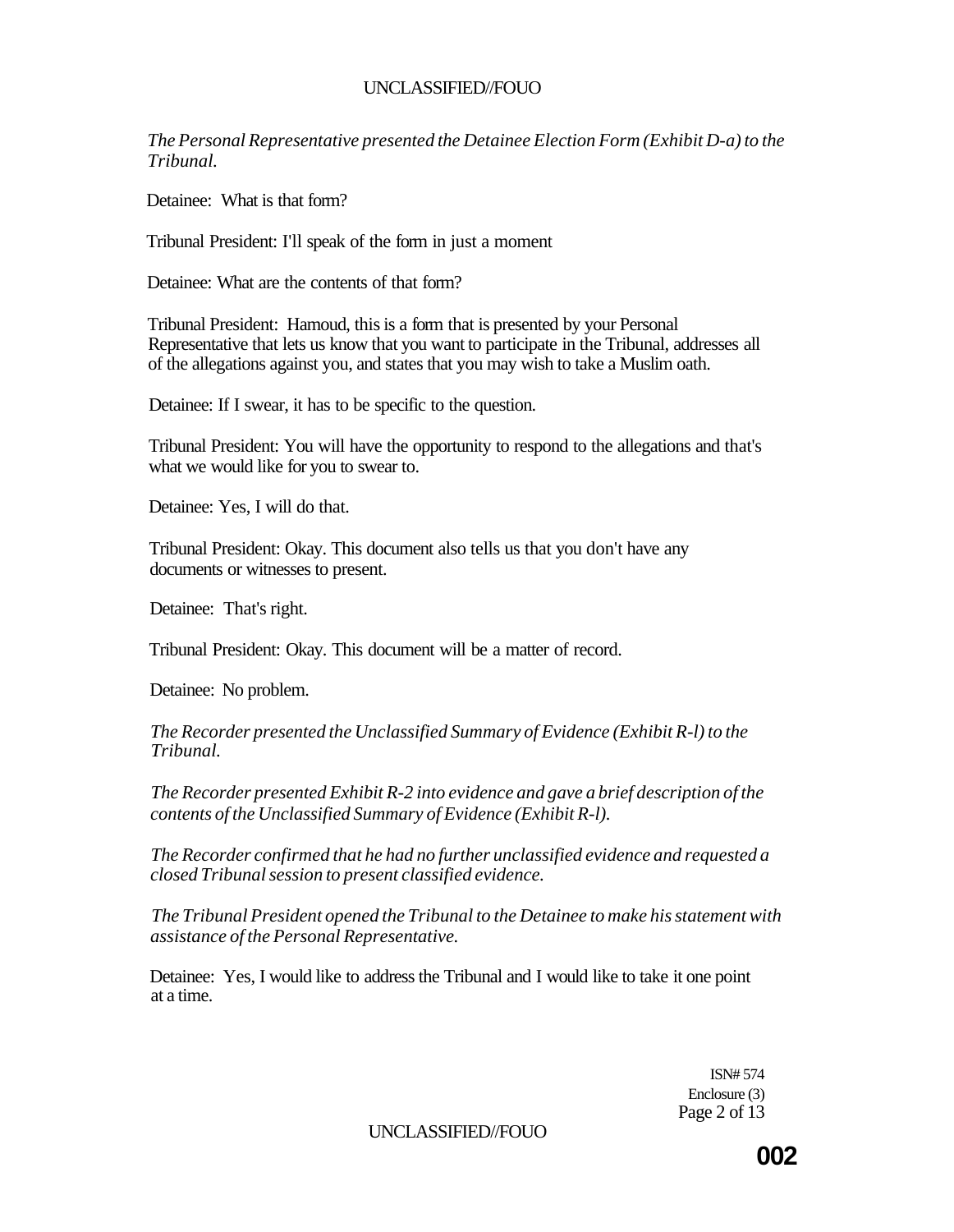Tribunal President: Okay. I understand that you would like to make your statement under the Muslim oath.

Detainee: I will swear, but only to address the points the he (Personal Representative) discussed with me.

Tribunal President: Okay. Recorder, please administer the Muslim oath.

Detainee: I want to make sure that this is an Islamic oath.

Recorder: Please repeat.

Detainee: This is just about the points that we discussed.

*The Recorder administered the Muslim oath to the Detainee.* 

Tribunal President: Hamoud, would you like to respond to the allegations or did you make a separate statement?

Detainee: All of these allegations, but one at a time.

Tribunal President: Personal Representative, would you assist us with that please?

*3.a.I. The Detainee traveled to Afghanistan from Yemen via Iran and Syria in early 2001.* 

Detainee: This is the first allegation? Please repeat it.

Tribunal President: Let's make a correction. 3a, please repeat 3a for us.

*3.a. The Detainee is associated with Taliban and At Qaida.* 

Detainee: I was in Afghanistan for the Jihad with the Taliban. That is true. But lam not from Al Qaida.

*3.a.l. The Detainee traveled from Afghanistan from Yemen via Iran and Syria in early 2001.* 

Detainee: Yes, that's true.

*3.a. 2. The Detainee was recruited to go to Afghanistan and a religious educator financed his travel.* 

Detainee: This is not true. Whatever is true, I will say it's true.

*3.a. 3. The detainee went to Afghanistan to fight Jihad.* 

ISN# 574 Enclosure (3) Page 3 of 13

UNCLASSIFIED//FOUO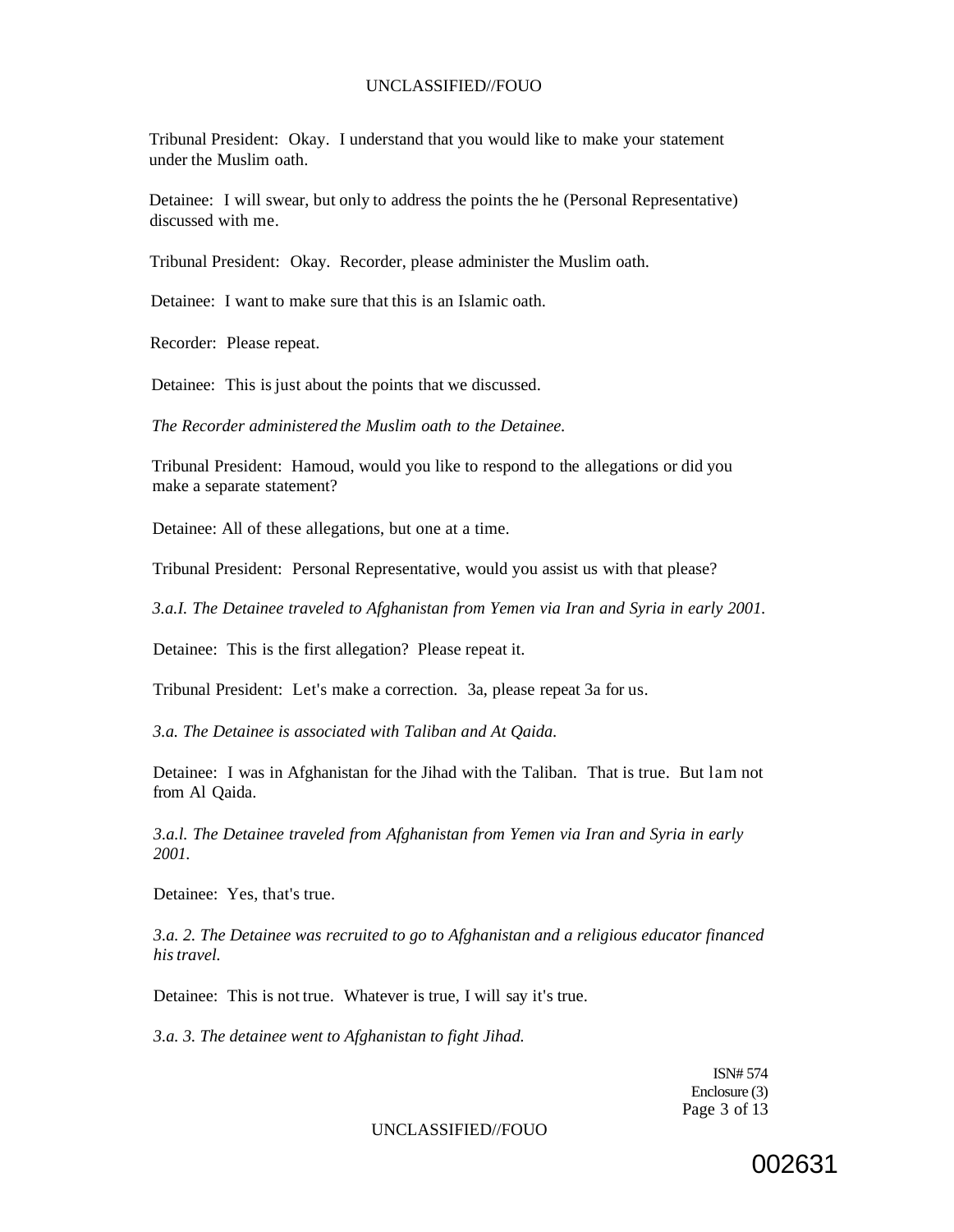Detainee: Yes, that's true.

*3.a.4. The Detainee stayed in multiple safehouses in Pakistan and Afghanistan.* 

Detainee: That is not true. This allegation is not accurate. If you want further clarification, I will tell you.

Tribunal President: This is good opportunity for you to clarify.

Detainee: What about the second point? Why didn't you ask me to explain that?

Tribunal President: It's up to you if you want to explain it. We will ask you additional questions later on.

Detainee: Yes, I would like to explain.

Tribunal President: Are we going back to item number two.

Detainee: Yes, we are going back to number two.

Tribunal President: Proceed.

Detainee: I am a Muslim. I work for my religion. Before I get married, I swore that if God was to give me a child or my wife would bare a child for me, then I swear I would go and fight. Everybody believes that when you are talking about Jihad it's to go and fight. Jihad in Islam has so many meanings. For example, one of the meanings is to guard. Another meaning is helping the poor and needy. That is only to mention a few. When I went to Afghanistan to fight, it was my choice and my desire, nobody gave me any ideas and nobody financed me. It was an idea I was playing with in the past, whether it was to go to Afghanistan or anyplace else. Jihad in Islam doesn't mean being belligerent or you go to fight somebody. Just to help people. When I went to fight nobody financed me, I went to the guy in the mosque and I asked him about going to Jihad. He did not finance me. I paid for my trip. I financed it. This guy that I talked to in the mosque was not even religious. He wanted to go and fight just like I was. He didn't have enough money for himself. He said since you are going and you are ready to go now, I'll give you the money that I have. He gave me the money. It was such a modest amount. Because in the Muslim religions, he who helps others individuals fight is just like he fought himself. I took the money that he gave me and went to Afghanistan. He did not give the money just to go there and he did not give me the idea. I told this story ever since they caught me in Karachi. If I wanted to lie to a big country like the United States, I would be hurting myself. When the United States lies about me, which is not ethical. Because whatever I told them is not what is written here in the allegations. All these allegations, they are all false. I was just telling them why I was in Afghanistan. That answers number two.

Please repeat number one.

ISN# 574 Enclosure (3) Page 4 of 13

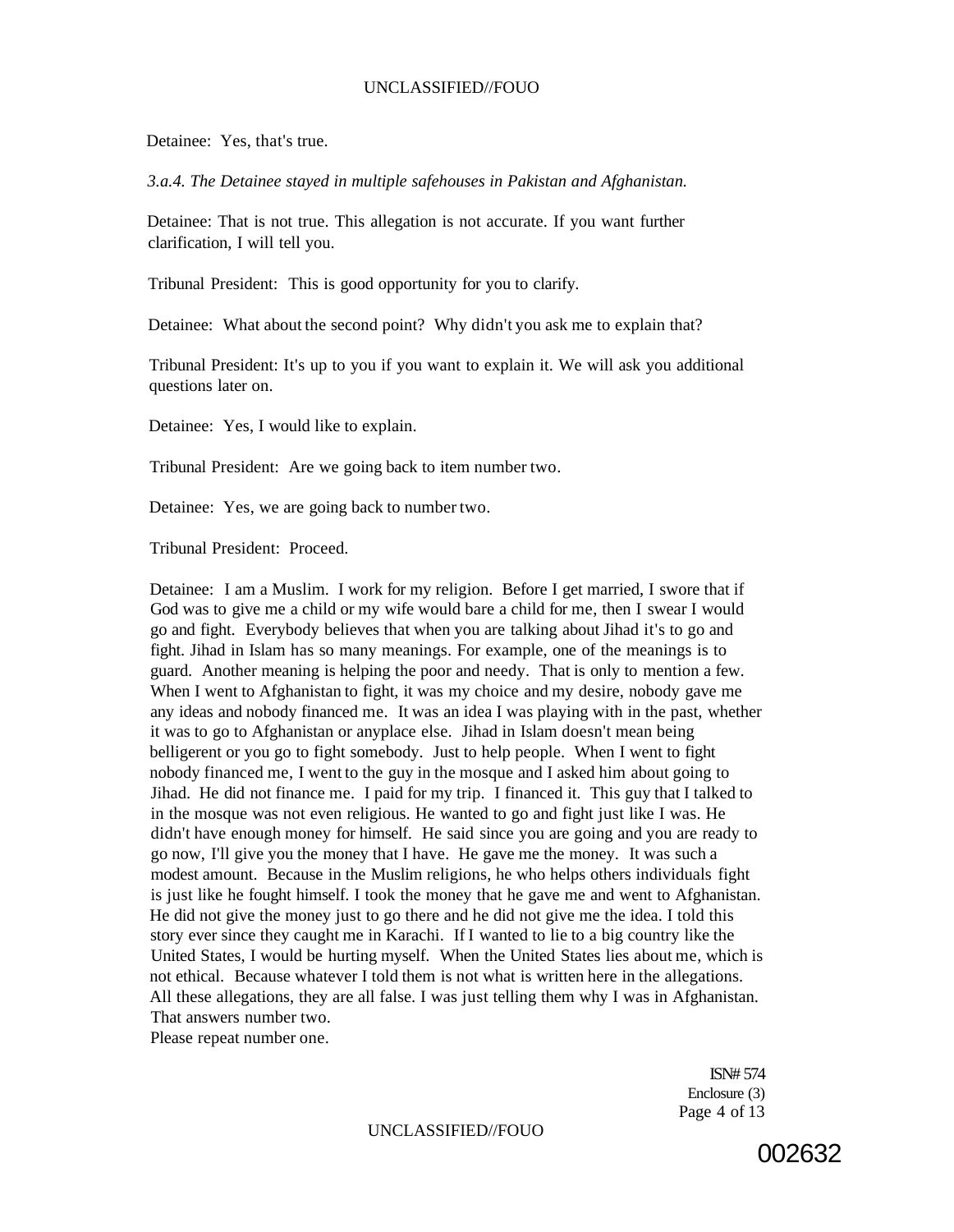*The translator read 3.a.l. again to the Detainee,* 

Detainee: Okay, that is true.

Tribunal President: Okay, so we will go on to number three again?

Detainee: Yes.

*The translator read 3.a. 3. again to the Detainee.* 

Detainee: Yes I did.

*S.a.4. The detainee stayed in multiple safehouses in Pakistan and Afghanistan.* 

Detainee: Should I answer now?

Tribunal President: Yes.

Detainee: I don't understand what you mean by safe houses.

Tribunal President: My interpretation of what a safehouse is that's a place where individuals that are fleeing the bombing or fleeing the fighting go to be safe. There possibly could be fighters there, soldiers there, or weapons there. Some of the safehouses are run by Taliban or Al Qaida.

Detainee: I will answer that question, but I have a problem I would like to discuss with you.

Tribunal President: Go ahead.

Detainee: I have a problem right now. I can't answer because I am very cold here. lam shaking.

Tribunal President: I understand.

Detainee: I took a shower before I came over here and now I'm cold from the air conditioning.

Tribunal President: I apologize for that. We are not able to change the temperature in the room.

Detainee: If you can't control that it's fine. I will answer the question. Tribunal President: Would you (translator) repeat the question again?

> ISN# 574 Enclosure (3) Page 5 of 13

UNCLASSIFIED//FOUO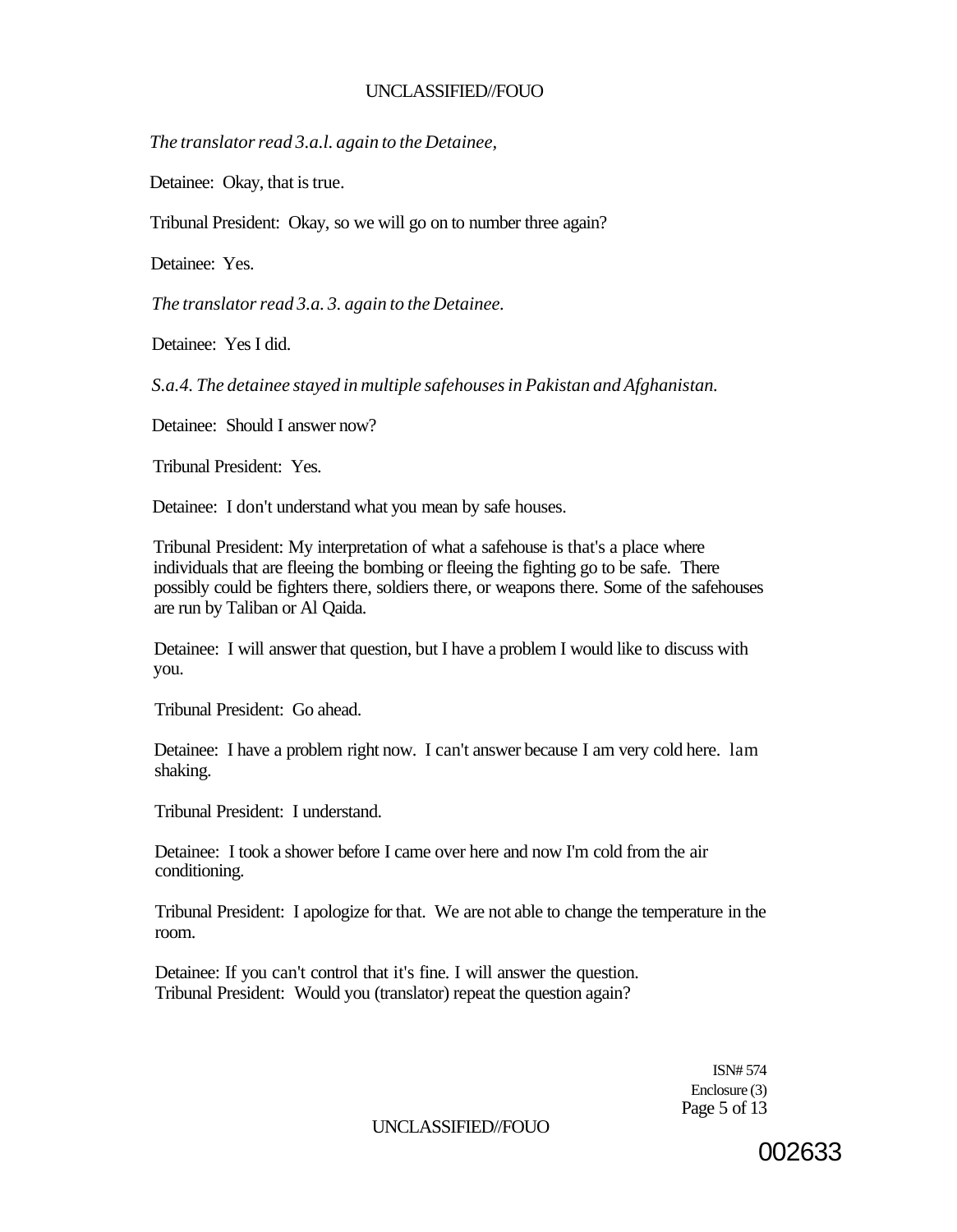Detainee: When I came to Afghanistan I was asking where the Arabs gather. They told me that there is a house in Khandahar that's for Arabs. The Arab house, they have all kinds of nationalities and Muslims. It's open for everybody. There wasn't a group that was responsible for mrming that place. It's open for anybody that wants to come in and eat. Logically speaking, it would be wiser on my part to go to a place where everything is given to me for free, rather than going to a hotel and having to pay for everything. Since that place is open for everybody, everything is free, that would be a logical choice for me. I didn't know that there are so many houses for the Taliban, some houses for Al Qaida, and some houses for others. That house was open to help other people. I was at these houses because of these reasons. There were two houses, one in Khandahar and one in Kabul. There was no indication that they were a specific group of people. That addresses point number four.

### *3.a. 5. The Detainee is knowledgeable in the use of a Kalashnikov rifle.*

Translator: He thinks that there is problem with the translation. May I take a look at the English version and see how it reads.

Tribunal President: How does it read on yours?

Translator: Well it reads that...

Tribunal President: Repeat what I said.

Detainee: If you say knowledgeable, that means I know about the Kalashnikov. But if you say I trained, that's not true.

Tribunal President: Hamoud, do you know how to use a Kalashnikov?

Detainee: Yes, I would like to address that question, I was asked how did I go to the front line and you don't know how to use the weapon? They asked me why didn't I go to the training camp. Because I was in Yemen, I answered. I used to have a Kalashnikov and that's how I know how to use a Kalashnikov. That's why I went to the front lines. I did not get any training for the use of the Kalashnikov. Since I was in Yemen, I owned a Kalashnikov.

*3. a. 6. The Detainee was a money courier.* 

Detainee: This allegation is incorrect. If you like, I can give you the accurate response to that question.

Tribunal President: Yes, please.

Detainee: When I went to Afghanistan to fight I had a picture about the fight in my head. Yemen used to be divided into two parts, north and south. Southern Yemen used to be

> ISN# 574 Enclosure (3) Page 6 of 13 **U U c b o '\***

UNCLASSIFIED//FOUO n m fc o /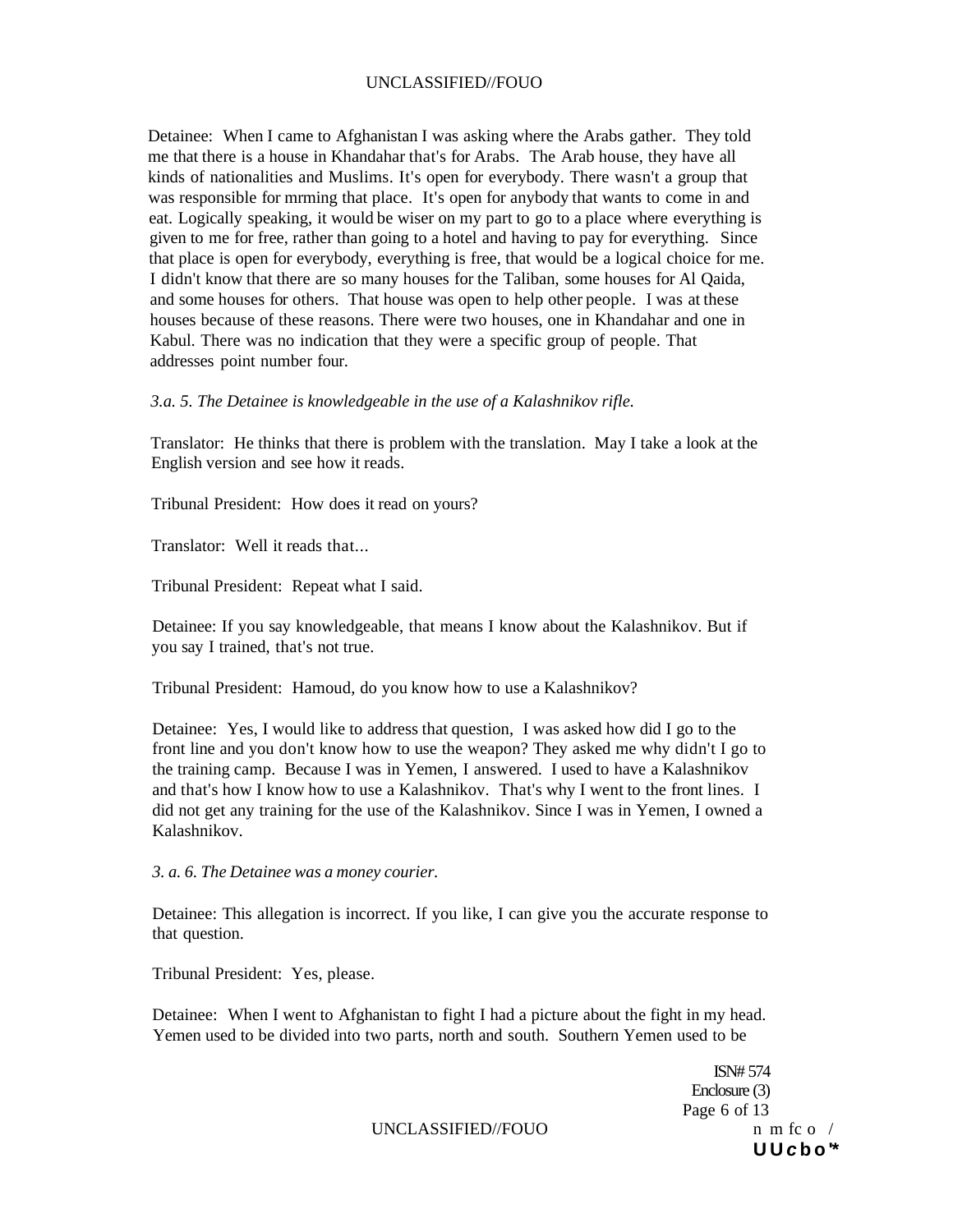under the influence of the communists. In my own opinion, the picture in my head, was whoever was against the Taliban were communist. When I went to Afghanistan and arrived at the front lines, I found that they were all Muslims. I'm speaking very, very brief. If I wanted to talk in detail that would be so long. I'm talking right now so I can get to the point. When I got there and found that everybody was Muslim, the picture I had in my mind was incorrect. Therefore, I decided to get out of the whole thing. My intention was to go back to Yemen. During that time there were not any embassies or anything going on in Afghanistan. During that time that I was there, one of the people that immigrated to Afghanistan came. This man did not like to see the fighting that was going on in Afghanistan. But he was an immigrant. He used to talk about helping the Afghan people. He was talking about helping the poor and needy, orphans, and widows. I told him that I came to Afghanistan to fight in the Jihad. Now, after I've seen what I've seen, I decided against it because they are all Muslims. I thought that this man I was talking to was by himself. He was not with any organization. I liked what he had to say, and he was serious in what he was doing. He was talking logic and he went to help the poor and needy. I offered to help him but I indicated to him that I don't have any money. "Because I'm here in Afghanistan, I'm not doing anything, I can help you until the time I leave." He said fine, if you want to help me that would be great. Where are you staying? When he was talking to me, we were in Kabul. I told him I would be going to Khandahar until I leave. He told me that, if I find you then you can help me, and if you took off and went back to your hometown, then what can I say. The weather was so cold that all the broadcasting companies talked about that it was so cold that 5,000 people died from it. Those people that died were in Herat. The man that I am talking about, he was married and he had his kids with him. He didn't have enough time go there by himself. When he found out that I did not leave Afghanistan, he said to me since you have not left can you take this sum of money to Herat? It only takes a few hours to get there. You can take that money over there and I will appreciate what you have done. I asked him: what's this money for? This is for the people that had the bad weather and some of them that died from the cold weather. The amount of money that he gave me was not too much money. I was approximately \$600. I took that sum with me to Herat, but before I left for Herat, I asked the people that were sitting there in the house. I am taking the money to the people who are poor. He said you can go to the mayor of the city who speaks Arabic. He asked if he could have the address so he can visit, it's written in Pashtu, so he can give it to the taxi drive so he could take him there. I took the money and delivered it on that information. I was not a courier for the Taliban or anybody else. That is from the beginning to the end. That is the summary of that point.

#### *3.a. 7. The Detainee delivered money to the Taliban in Herat.*

Detainee: We just talked about that.

### *3. a. 8. The Detainee was captured in a safehouse in Pakistan.*

Detainee: This was not translated properly. Can I tell you how I was captured?

ISN# 574 Enclosure (3) Page 7 of 13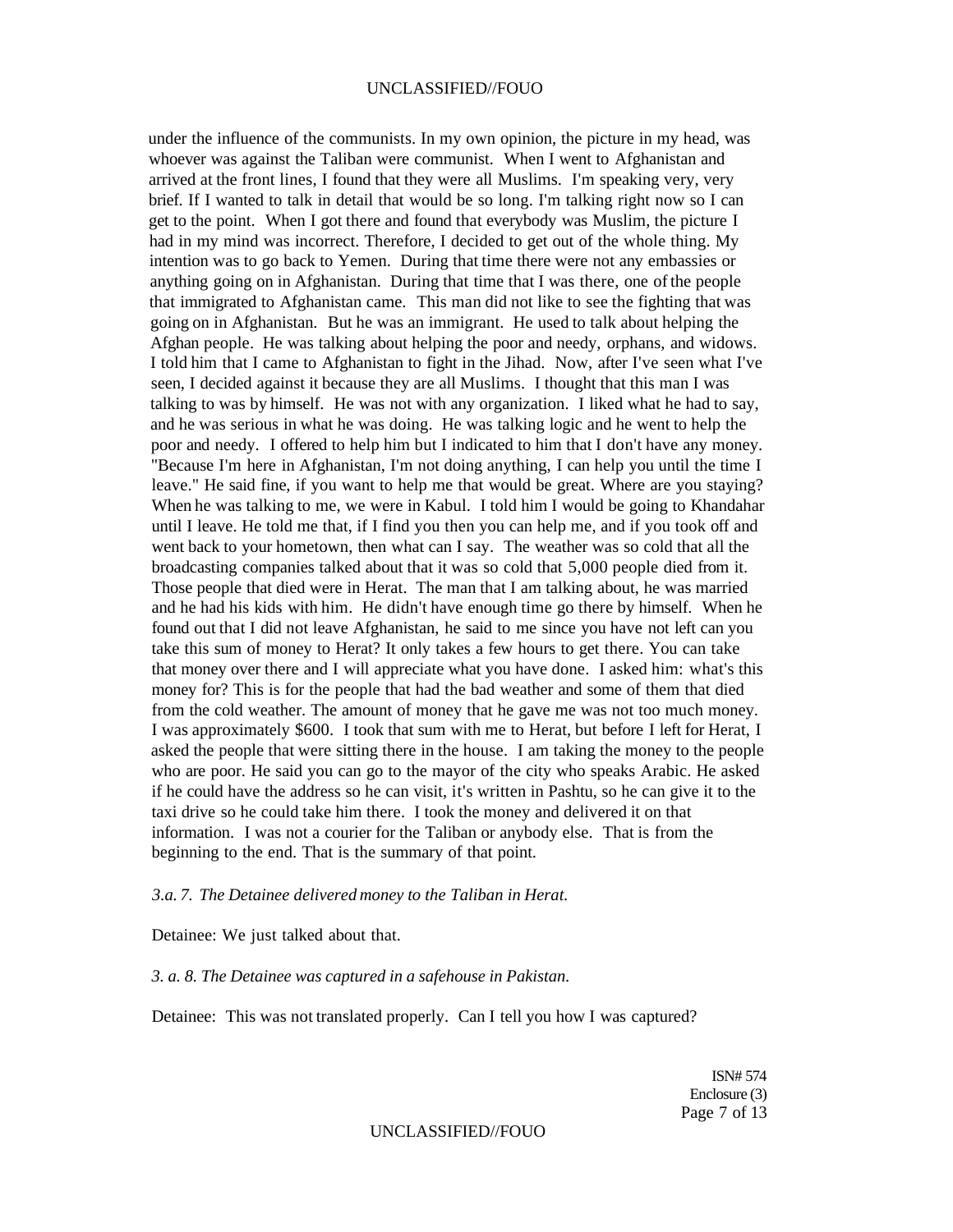### Tribunal President: Yes.

Detainee: When I was in Afghanistan, trying to get out I can't go from country to country unless I have a visa. When there was a fight between the Taliban, I had nothing to do with that. I was forced to go to Pakistan even if it was illegal. I was trying to find any address in Pakistan so I could get out of the situation I was in. I found a telephone number in Karachi, that man over there told me if I went there they would help me get out. I did not know that house. I thought that this number is for a Pakistani guy. I found the house; the owner of that house was Pakistani. How could it be a safehouse if it's a private home and his family and kids were there? The situation in Afghanistan was so upsetting that you can't do anything there. That's why I wanted to get out of Afghanistan. When I left from Afghanistan to Pakistan I was going and not knowing where I'm going what's going, to happen. That's number 8. All these allegations I answered in detail.

*3. b. The Detainee supported military operations against the coalition.* 

Detainee: I don't understand that question. What do you mean why I fought against the coalition?

Tribunal President: I think it means that you fired weapons or support other fighters against the United States.

Detainee: Can I answer that question?

Tribunal President: Yes.

Detainee: When I went to Afghanistan, I was there one year prior to the fighting. I did not know what was going to happen tomorrow so how am I going to know what's going to happen in the States or to the Taliban the prior to my going there? America was in one part of the world and I was in the other part of the world, I didn't have any intention of fighting against the United States. When I left Afghanistan, it was before any Americans came to Afghanistan. When I got to Karachi, all the broadcasting companies were saying the Americans did not even enter. How is it that you say that I fought or I helped other people?

Tribunal President: This is an allegation that the supporting evidence that we have right here from the government says that you may have fought against the coalition.

Detainee: Ever since I got captured, I've been going by their wishes, doing what they want me to do. I've been a good boy. There are no problems with Americans. In the past or in the future. Whatever happened in the world, I have no control over that. How is it that they classify me as an enemy to the States? I can't answer any further. How can I be an enemy in the situation that I'm in? All I can is that I'm not an enemy. I never fought America. I never fought anybody like America.

> ISN#574 Enclosure (3) Page 8 of 13

### UNCLASSIFIED//FOUO

00263B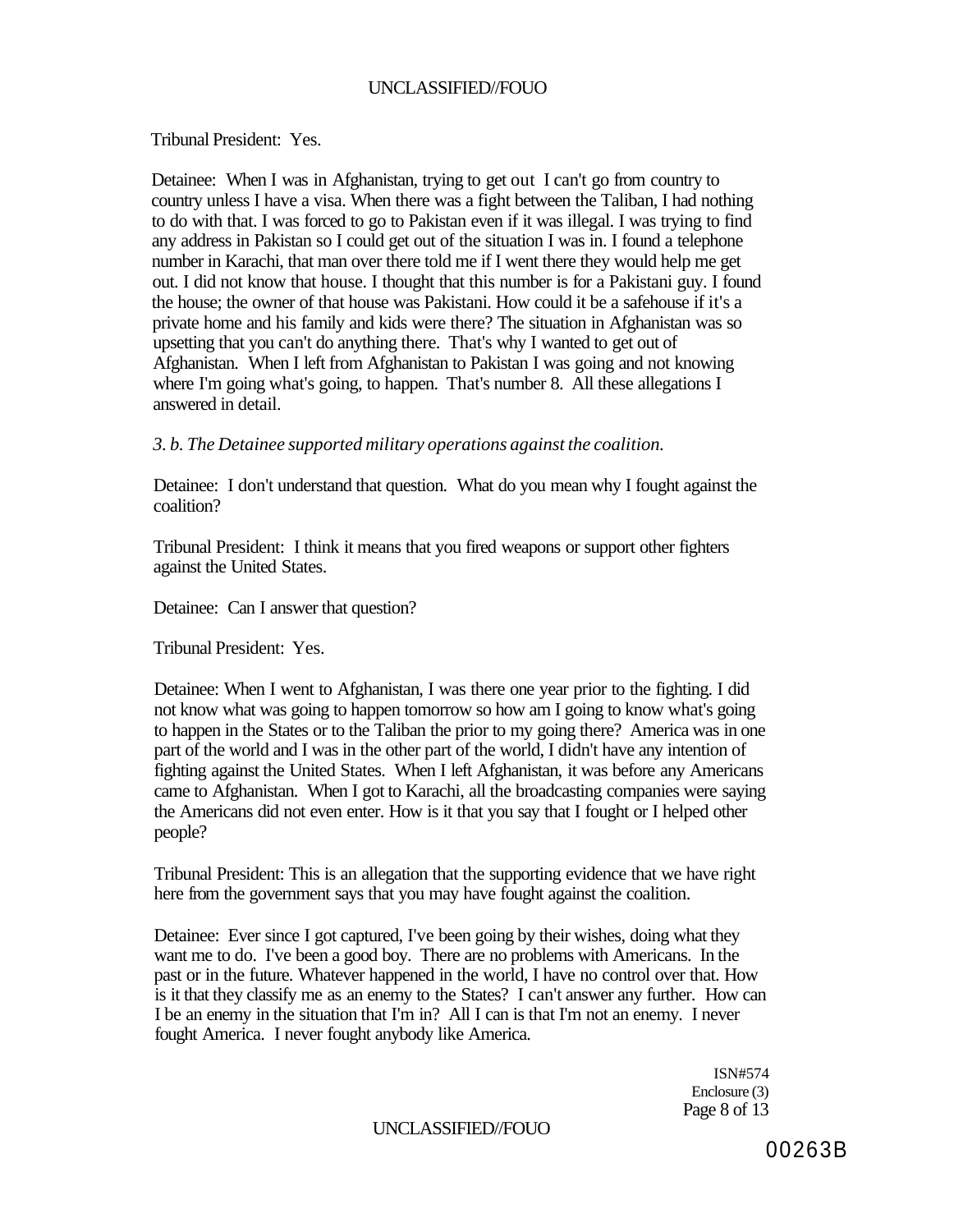Tribunal President: That's why it's very important for you to take the opportunity to tell us your story so that we can consider your story and your responses to the allegations.

Detainee: I am happy because you were sworn in. I hope that this Tribunal will make the proper decision, especially after they have sworn in. I took the oath myself too. I hope I can get just and fair treatment. They have all of these allegations, but the whole thing is that I never fought the Americans. I have no way of fighting the Americans. All I wanted to do was help with the Jihad. My Jihad is different than what other people think of a Jihad.

Tribunal President: Can we answer the final allegation that is 3.b. 1?

*3.b. 1. The Detainee served at the Said Center for the rear guard near Bagramfor the Taliban.* 

Detainee: Yes, again I'm going to give you the whole story. I would like to break it into pieces because it will expose the meaning.

Tribunal President: Yes.

Detainee: When I came to Afghanistan for the purpose of fighting with the Taliban, they found a picture that I had in my head about fighting. When I came to that center, all the people that were there were Muslims. From that center, I left. When I went there, there was no specific number, I have to go in and go out. I had my freedom. I could come and go as I please. When I found out that situation did not agree with me, I just left. I left there seven months prior to the fighting with the Americans. I don't think this is an accurate accusation. You have all the information in my file.

Tribunal President: Hamoud, however we don't have access to your files. That's why we have to repeat some of the things that you may have said to other interrogators.

Detainee: I hope to see justice.

Tribunal President: Do you have anything else that you would like to say? Does this conclude your statement?

Detainee: I would like to make sure that I have expressed myself properly. Little different than what the interrogator had said because they write their own stories about these allegations. I'm done other than that.

Tribunal President: Thank you. Personal Representative, do you have any questions for the Detainee?

Personal Representative: No ma'am.

1SN# 574 Enclosure (3) Page 9 of 13

UNCLASSIFIED//FOUO

00263?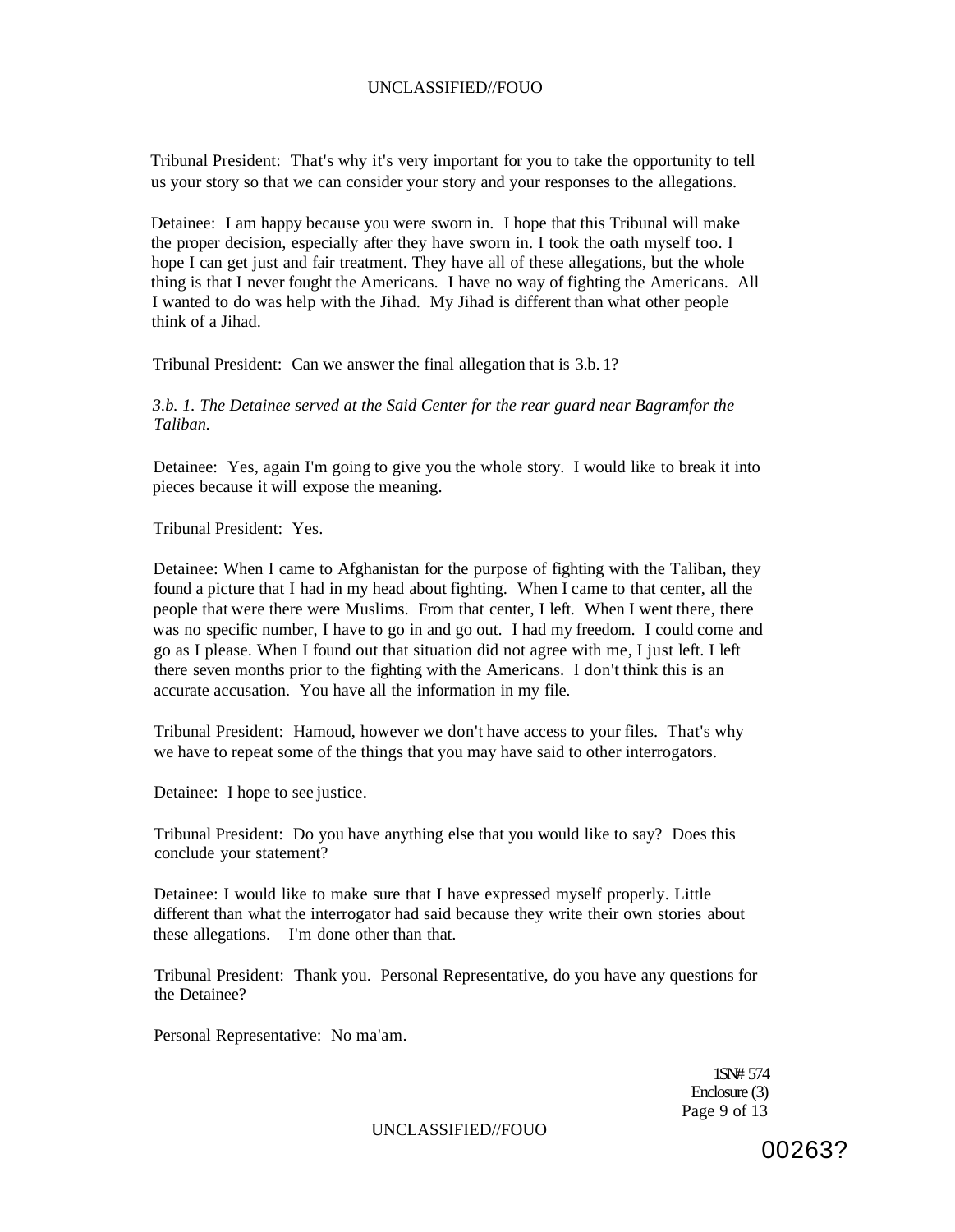Tribunal President: Recorder, do you have any questions for the Detainee?

Recorder: No ma'am.

Tribunal President: Do any tribunal members have any questions for the Detainee?

## Tribunal Members' questions

- Q. Have you had any other weapons training or just the Kalashnikov?
- A. Just the Kalashnikov.
- Q. How did you support yourself financially while you were in Afghanistan?
- A. I had sufficient funds with me and life was very simple and cheap.
- Q. Before you left Afghanistan did you see any of the bombing or any of the fighting while you were there?
- A. When the bombs started I was in Kabul before I left. That was the first day. The first week I left.
- Q. Where did you go from Kabul?
- A. I went to Khandahar.
- Q. And then to where?
- A. To the Pakistani border and then I entered Pakistan.
- Q. When you left Yemen to go to Afghanistan, did you have your passport?
- A. I had my passport with me until the time I got caught in Karachi and the Americans took it from me,
- Q. Okay, but you had it with you when you were captured?
- A. Yes, I had it with me and they took it from me.
- Q. Did you fight for the Taliban before you realized that they were all Muslims? That is that the opponents were Muslims.
- A. The first time when I got to Afghanistan it was cold. During the wintertime there is no fighting. By the time I arrived there; there was no fighting going on. I came and I left and there was no fighting going on. So I did not fight.

ISN# 574 Enclosure (3) Page 10 of 13

UNCLASSIFIED//FOUO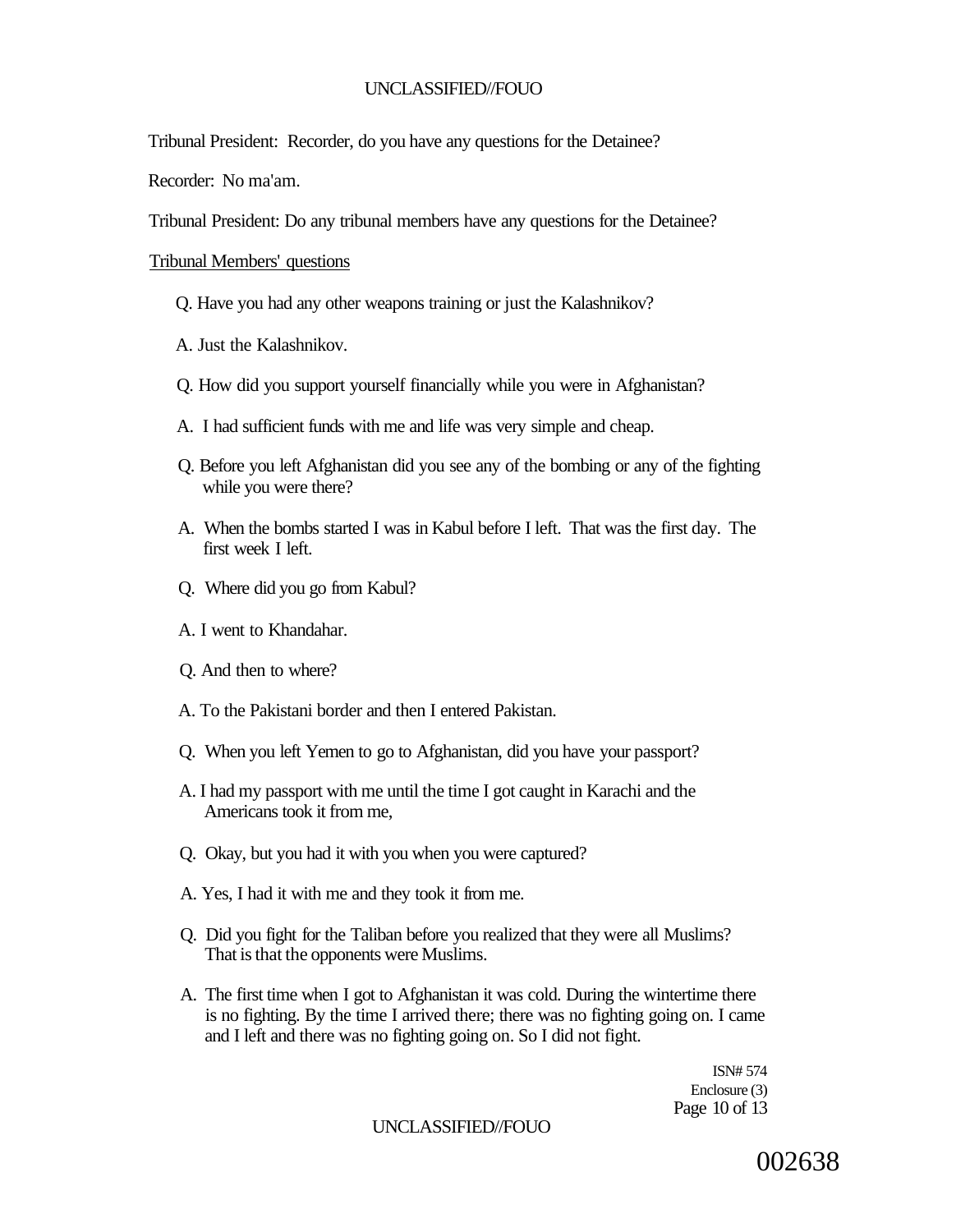- Q. You did not fight at all while you were in Afghanistan?
- A. I didn't even fire one shot.
- Q. Did you receive training in fighting in Yemen before you left?
- A. No, I did not
- Q. Do you know what the Said Center is in Bagram?
- A. I gave you that answer, I don't know where I was years ago. They said we will send you to the front line and I went to the front line. All who are new that come to the camp go to the back in the front line. Before 1 went to the front line I ended up leaving the area.
- Q. What was the purpose of the camp?
- A. It is a guard camp.
- Q. They were not training other people to go to the front lines?
- A. I don't know, but that place that I was in, there was nothing going on like that.

### Tribunal President's questions

- Q. Can you give me a general idea of when you were captured?
- A. I forget. It's been three years and I don't remember.
- Q. Do you remember if it was after the bombing, the U.S. bombing started?
- A. They arrested me while I was in Karachi.
- Q. I know. Were you fleeing the bombing or I understand you said you wanted to leave but were you fleeing the bombing?
- A. I was fleeing from the whole thing. It was a totally different picture than what I had in my mind.
- Q. My question is, did you leave before the U.S. started bombing or after the U.S. started bombing?
- A. I could not leave before the bombing because I did not have a visa. When I found the bombing started, that's when I left. Not by my choice, I was forced.

ISN# 574 Enclosure (3) Page 11 of 13

UNCLASSIFIED//FOUO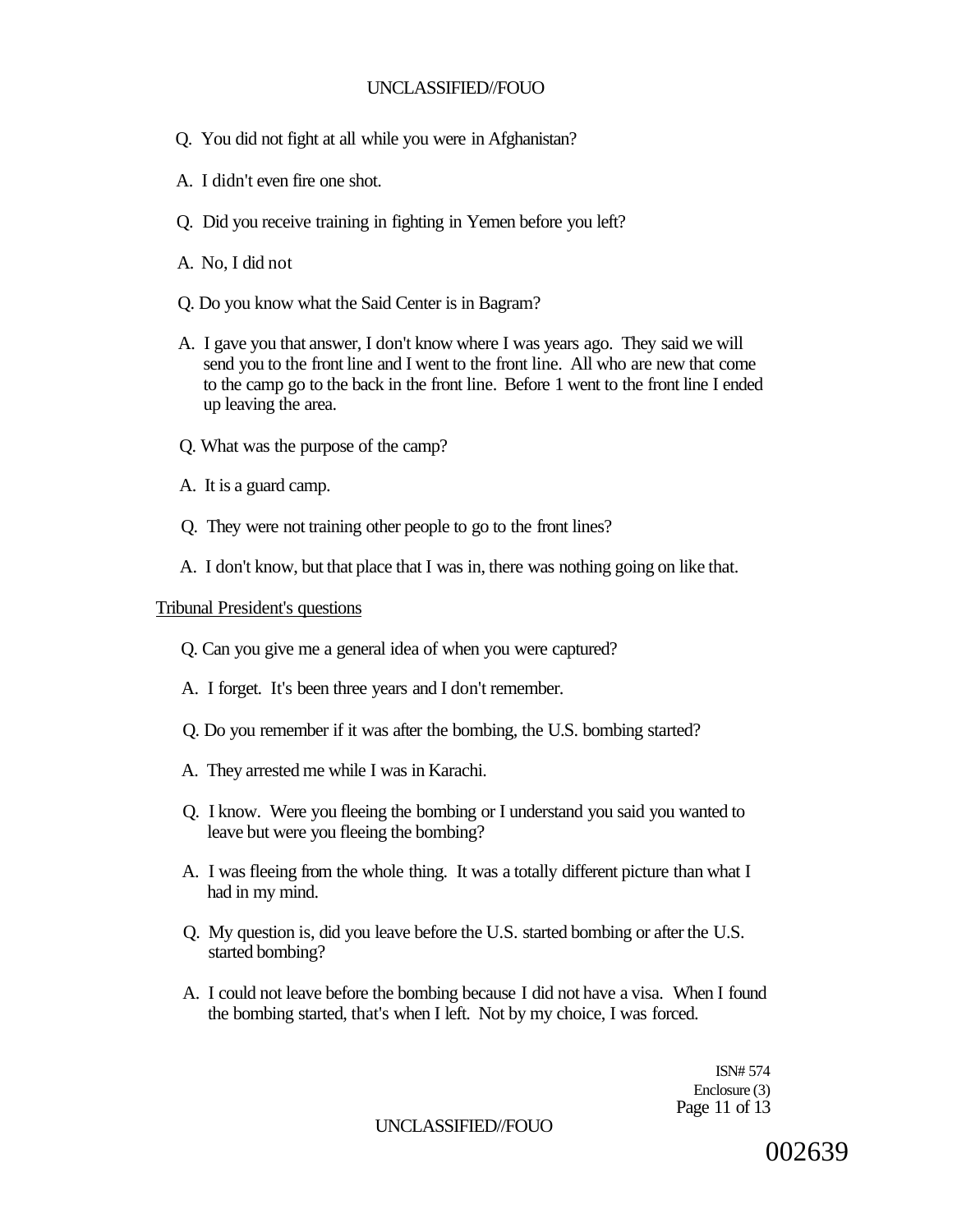- Q. The Visa that you had prior to leaving Yemen, was it for one month, two months, three months?
- A. I don't really remember but I think probably a month.
- Q. How did you travel around in Afghanistan? Once you left Yemen, did you fly from Yemen? Did you take a bus or a train or a car?
- A. I came on a plane from Yemen. The route is mentioned in the Unclassified Summary.
- Q. I understand the route. I just want to know how you traveled. What vehicles did you take?
- A. From Yemen to Syria, I took a plane. From Syria to Iran, I took a plane. From Iran to Afghanistan took the car taxis.
- Q. You paid for all of that out of your funds?
- A. Yes I did.
- Q. Once you were in Afghanistan, how did you travel around the country? By car, by taxi?
- A. From Khandahar to Kabul I took a taxi. Coming back I did the same thing using a taxi. Even when I went to Iran, I used a taxi. All of the transportation was by taxi.
- Q. You paid for all of that yourself?
- A. Yes I did.

Tribunal President: I don't have any other questions.

Detainee: Everything I do other there for the sake of Jihad is going to be counted for me by God in Heaven.

Tribunal President: I do have one more question. I'm sorry. You indicated that they told you about the houses. Who are they?

Detainee: I mentioned to the interrogator that I met two guys. I met them at the Iranian airport, Dhahran. All the story of how I met these people is in my file. If you want me to tell you about it, I will tell you about it.

Tribunal President: Did you know these people?

ISN# 574 Enclosure (3) Page 12 of 13

UNCLASSIFIED//FOUO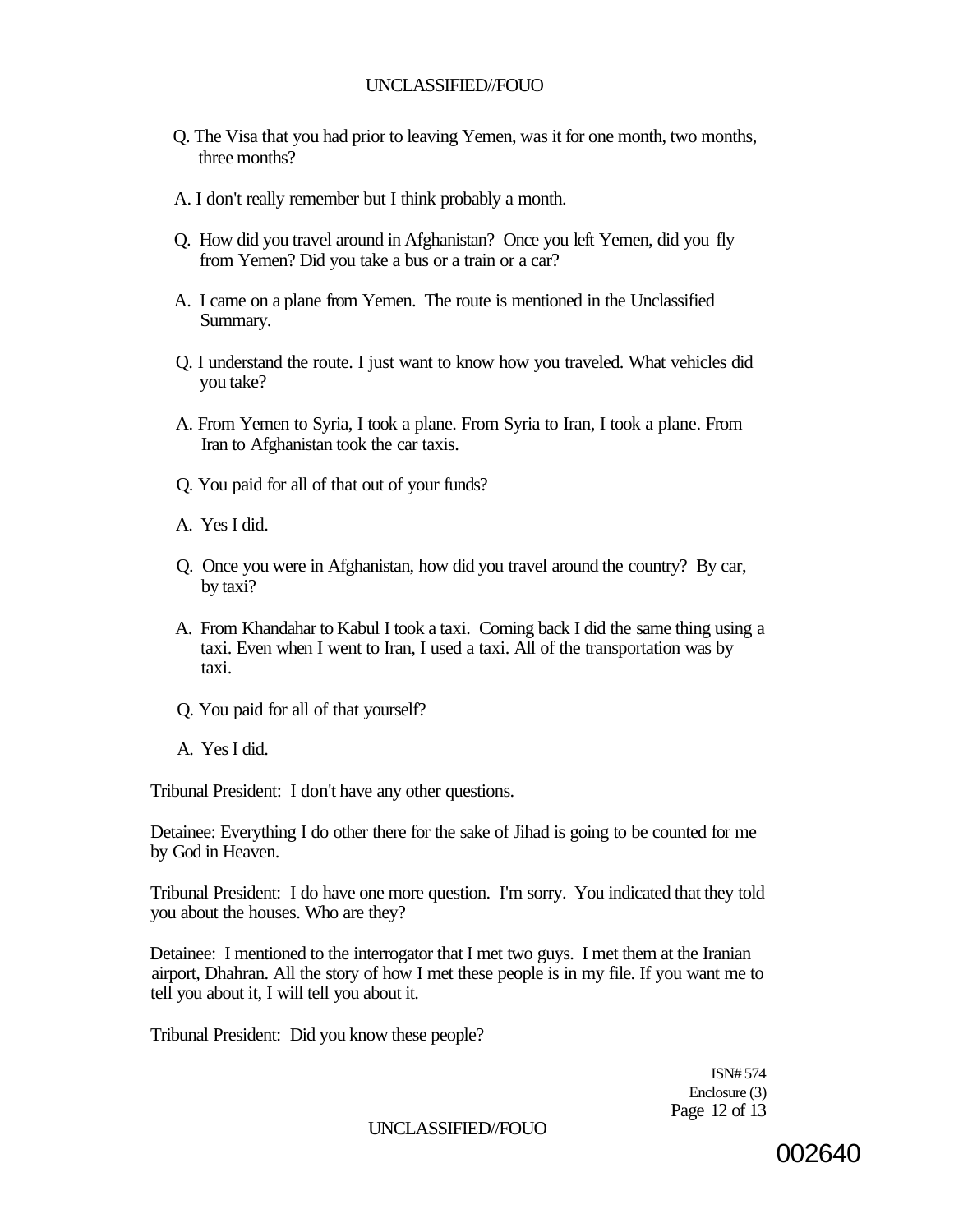Detainee: I did not know them. I just met them there. They received me as a reception.

Tribunal President: Did it appear that they knew about you?

Detainee: No.

Tribunal President: Did they assist you with the address of the houses that you stayed in?

Detainee: Those two were initially going to Afghanistan. If you want I will tell you the story. It's a short story. If you want I will tell you.

Tribunal President: Please proceed.

Detainee: When I arrived in their section in the airport. The lady that was receiving, spoke Farsi and I don't understand Farsi. She was asking me for the passport and didn't know what she was asking. She was asking about certain things on the passport and those two guys they were standing next to me. I was happy that they were there because they stepped in and tried to help me. They went ahead and explained to her about the points she was asking about in the passport. They asked me where are you going to Iran? I'm not interested in Iran. I'm going to Afghanistan. These two guys said that's great, we are going to Afghanistan as well. I said since you are going to Afghanistan, that's nice company to be with. These two guys they knew about these guesthouses. It didn't take me a long time to find out about these houses, they took me there. That's the story. All that I just told you is in my file.

*The Tribunal President confirmed that the Personal Representative had no further evidence to present and that the Detainee had no previously approved witnesses to present to the Tribunal and closed the open session.* 

*The Tribunal President explained the remainder of the Tribunal process to the Detainee and adjourned the open session.* 

## AUTHENTICATION

I certify the material contained in this transcript is a true and accurate summary of the testimony given during the proceedings.

Colonel, U.S. Army Tribunal President

> ISN# 574 Enclosure (3) Page 13 of 13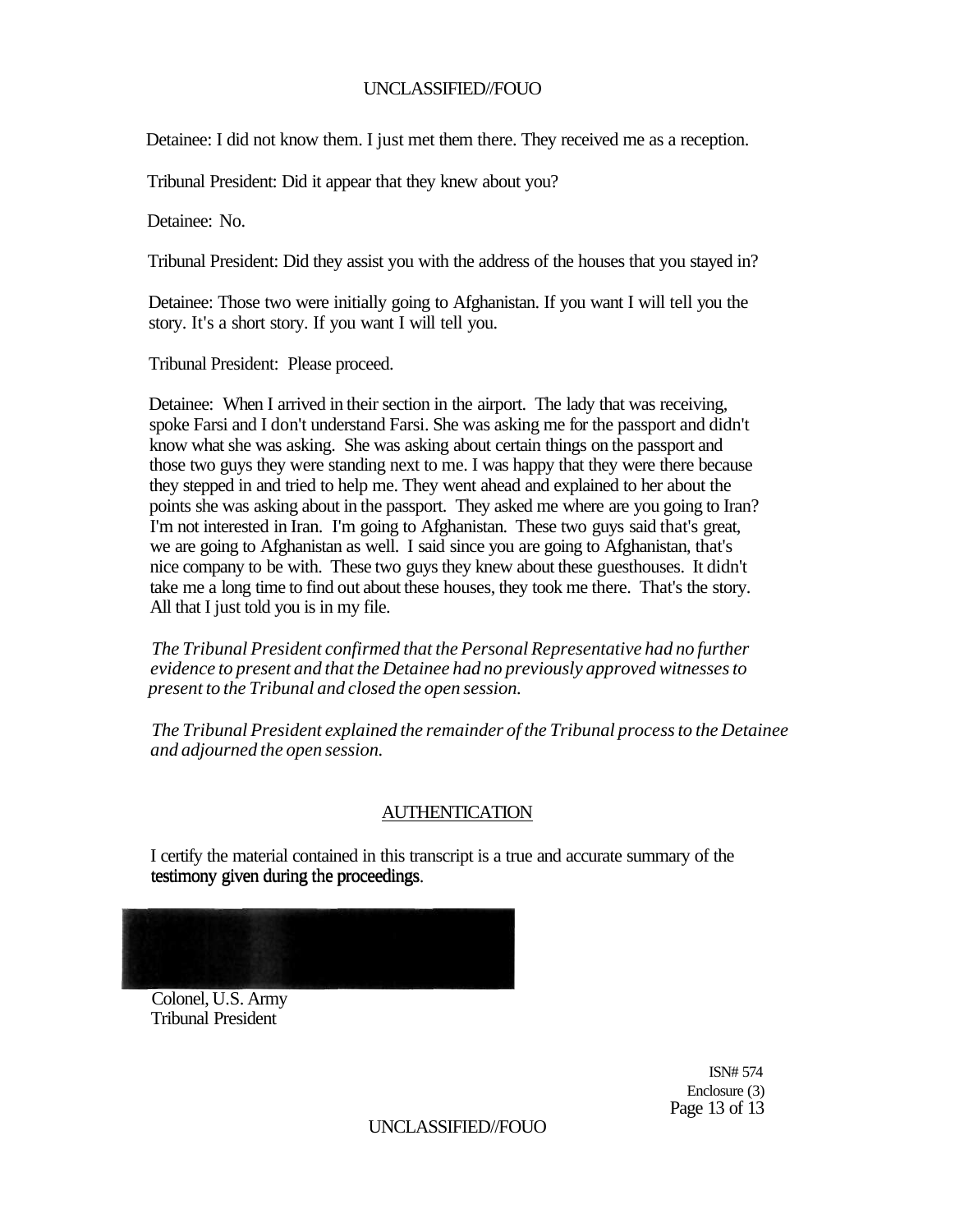### Summarized Detainee Statement

*The Detainee elected not to attend the Tribunal proceeding, but requested the Personal Representative make a statement on his behalf. The Personal Representative made the following statement:* 

- *•* Regarding 3.a, I am not associated with al Qaida.
- Paragraph 3.a. 1,1 went there for religious purposes to visit because it was an Islamic country. I went before 11 September 2001. I was new so I went to two to three places where there were Arab people.
- Paragraph 3.a.2, true. In Kandahar, I spent two months in one place. I did not go there for religious training; I went there for a visit.
- Paragraph 3.a.3, yes, I went to Kabul but I don't remember the month. I spent two weeks in Kabul. I wanted to visit different places while I was in Afghanistan. I wanted to see how they did Islamic practices in different places in Afghanistan. I left Kabul because the Afghans were trying *to* kill Arabs at the market. I got scared and left to go to Jalalabad. Then, I wanted to go to Yemen. There was an Afghani person who spoke some Arabic and he had a taxi. He took me from Kabul to Jalalabad.
- Paragraph 3. a. 4, there was a group of people who told me I couldn't travel by myself. I went with those people and we walked for days. We reached the Pakistani village and I surrendered to the Pakistani forces so they would take me to the Yemen Embassy in Pakistan. But, they put me in jail, then transferred me to the Americans. I did have a passport, but I had to leave it behind during my travels in the snow and the mountains. I thought I was dying. I was weak and could no longer carry my bag because it was really heavy. All of my belongings, including ray passport, were in the bag.

All the rules in the United States and in the world, the person is innocent until you prove he is guilty not innocent. But, here with Americans, the Detainees are guilty until proven innocent.

> ISN# 170 Enclosure (3) Page 1 of 2

UNCLASSIFIED//FOUO

00^642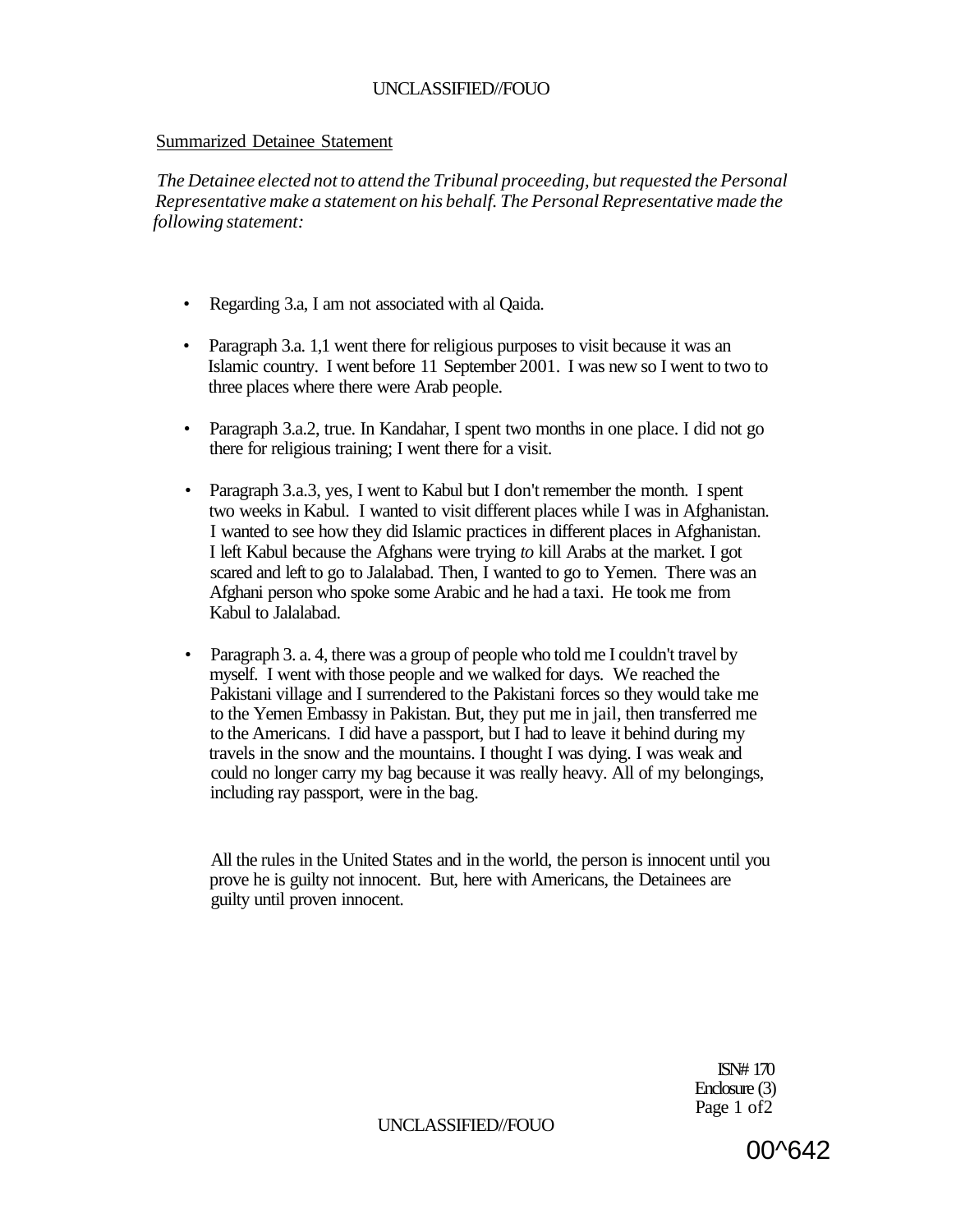# **AUTHENTICATION**

I certify the material contained in this transcript is a true and accurate summary of the testimony given during the proceedings.



Colonel, U.S. Marine Corps Tribunal President

> JSN# 170 Enclosure (3) Page 2 of 2

# UNCLASSIFIED//FOUO

CIUJ643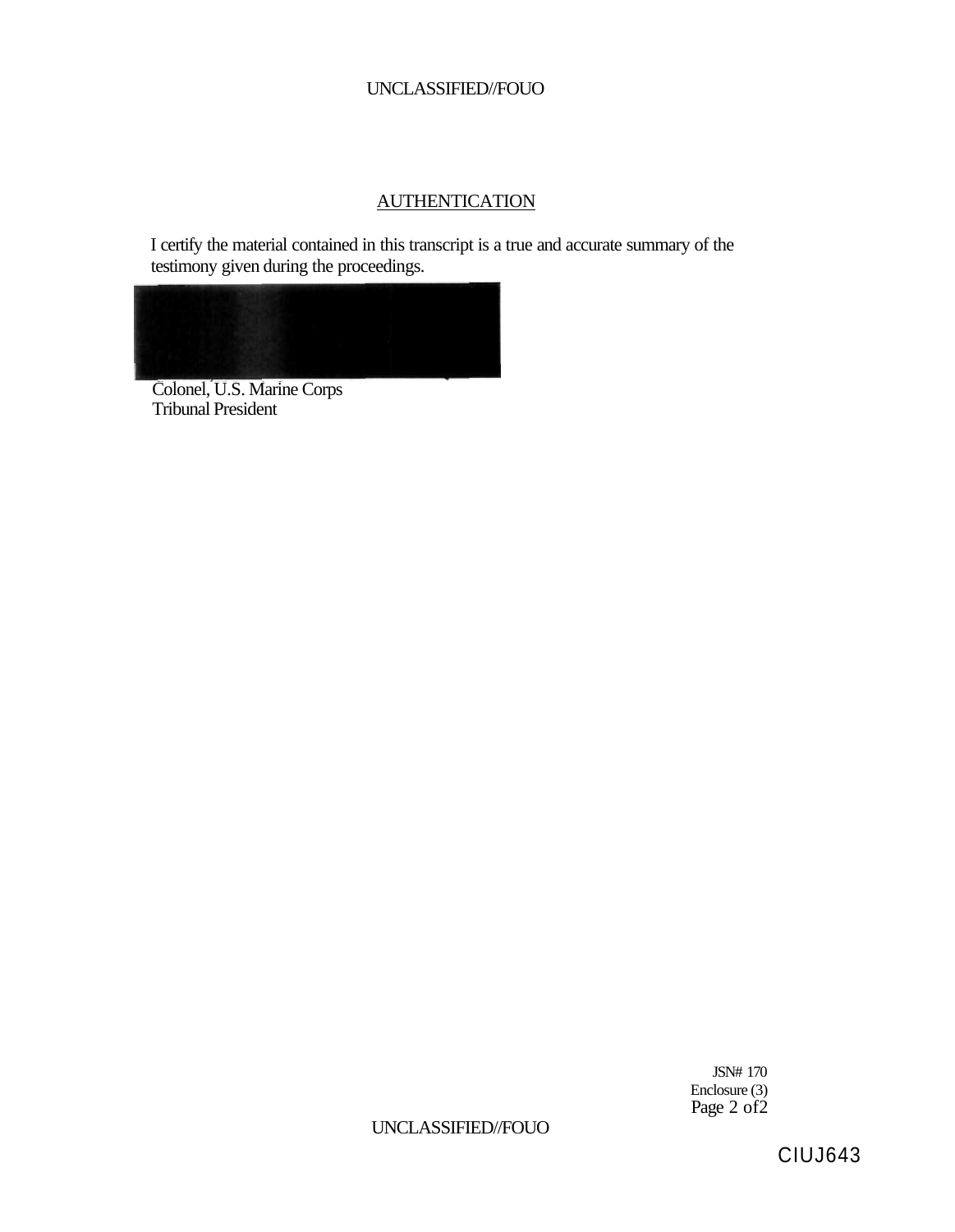### Summarized Unsworn Detainee Statement

[The detainee elected not to be present at this Tribunal]

Tribunal President: Personal Representative did the detainee desire that you present information to this Tribunal on his behalf?

Personal Representative: Sir he had one short statement. When I spoke to him about being returned to his home country. He said, "I would rather be in the worst American jail than be a minister in my country. I want to stay here."

## **AUTHENTICATION**

I certify the material contained in this transcript is a true and accurate summary of the testimony given during the proceedings.



Tribunal President

ISN #695 Enclosure (3) Pagel ofl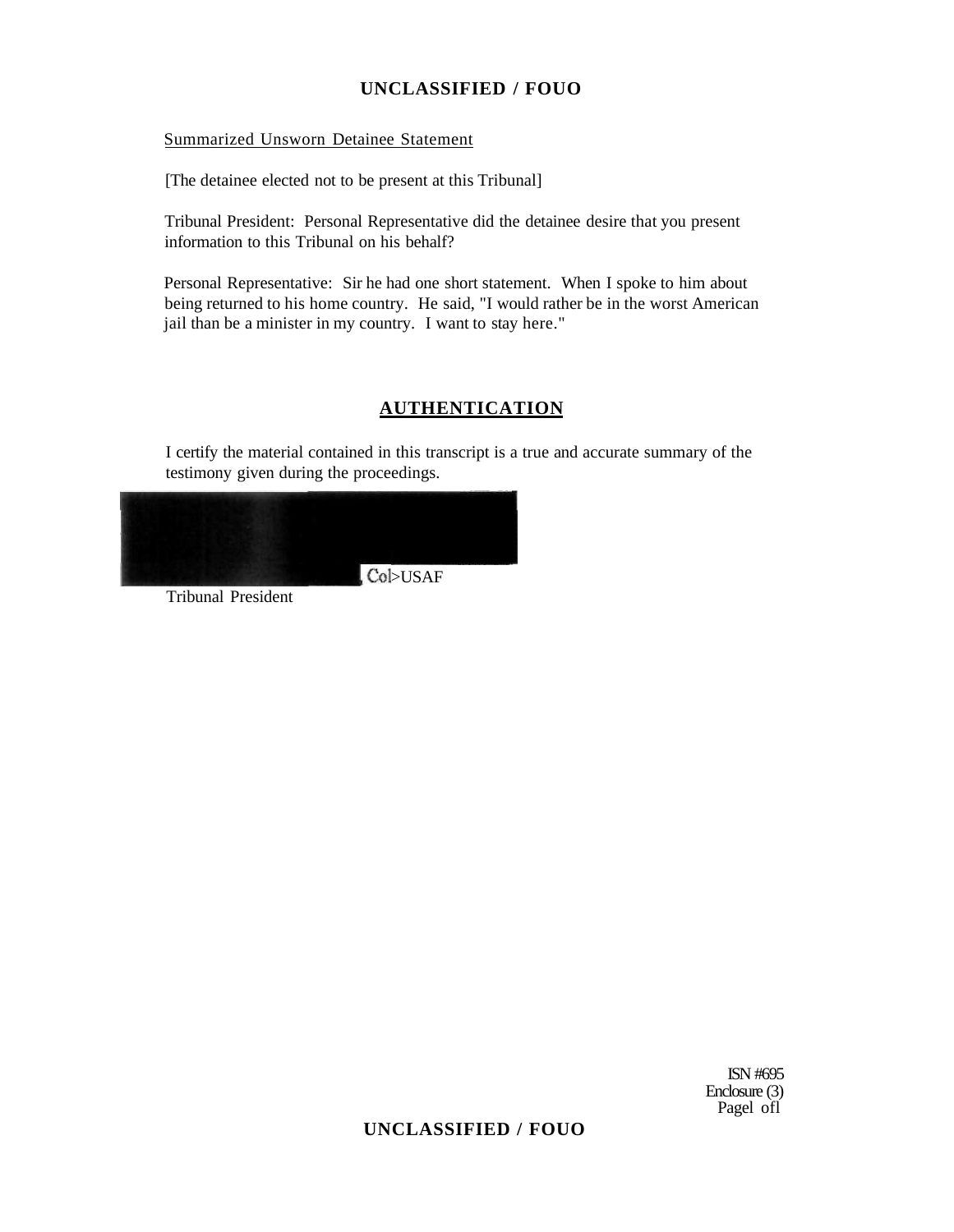### Summarized Unsworn Detamee Statement

*The Tribunal President began explaining the Tribunal process to the Detainee. The Tribunal President began to discuss whether the Detainee wished to give testimony under oath or not under oath,- the Detainee interrupted and stated the following:* 

Detainee: If this meeting will take this long, I have decided to leave. I have decided to not be present.

Tribunal President: It will take a little while.

Detainee: I do not want to be present.

Tribunal President: We will take a brief recess while the Detainee is taken back

*There was a brief recess as the Detainee was removed by his own request from the hearing. The Tribunal was then quickly resumed in the Detainee 's absence.* 

Tribunal President: Please be seated. I note for the record that the Detainee whose case is now in session is not present in the hearing room. During the recess, the Detainee was removed from the room because he stated he did no longer elect to participate in the proceedings. Personal Representative, did you meet with the Detainee, and inform him of his rights in regards to this proceeding?

Personal Representative: Yes, ma'am.

Tribunal President: Did he appear to understand the process?

Personal Representative: Yes, ma'am.

Tribunal President: Was the unclassified summary of evidence read to the Detainee?

Personal Representative: Yes, ma'am.

Tribunal President: Was a translator used during your interview?

Personal Representative: Yes, ma'am.

Tribunal President: Did you confirm that the translator spoke the same language as the Detainee?

Personal Representative: Yes, ma'am.

Tribunal President: Please provide the Tribunal with the Detainee Election Form marked as exhibit D-A.

> ISN# 029 Enclosure (3) Page 1 of2

### UNCLASSIFIED//FOUO